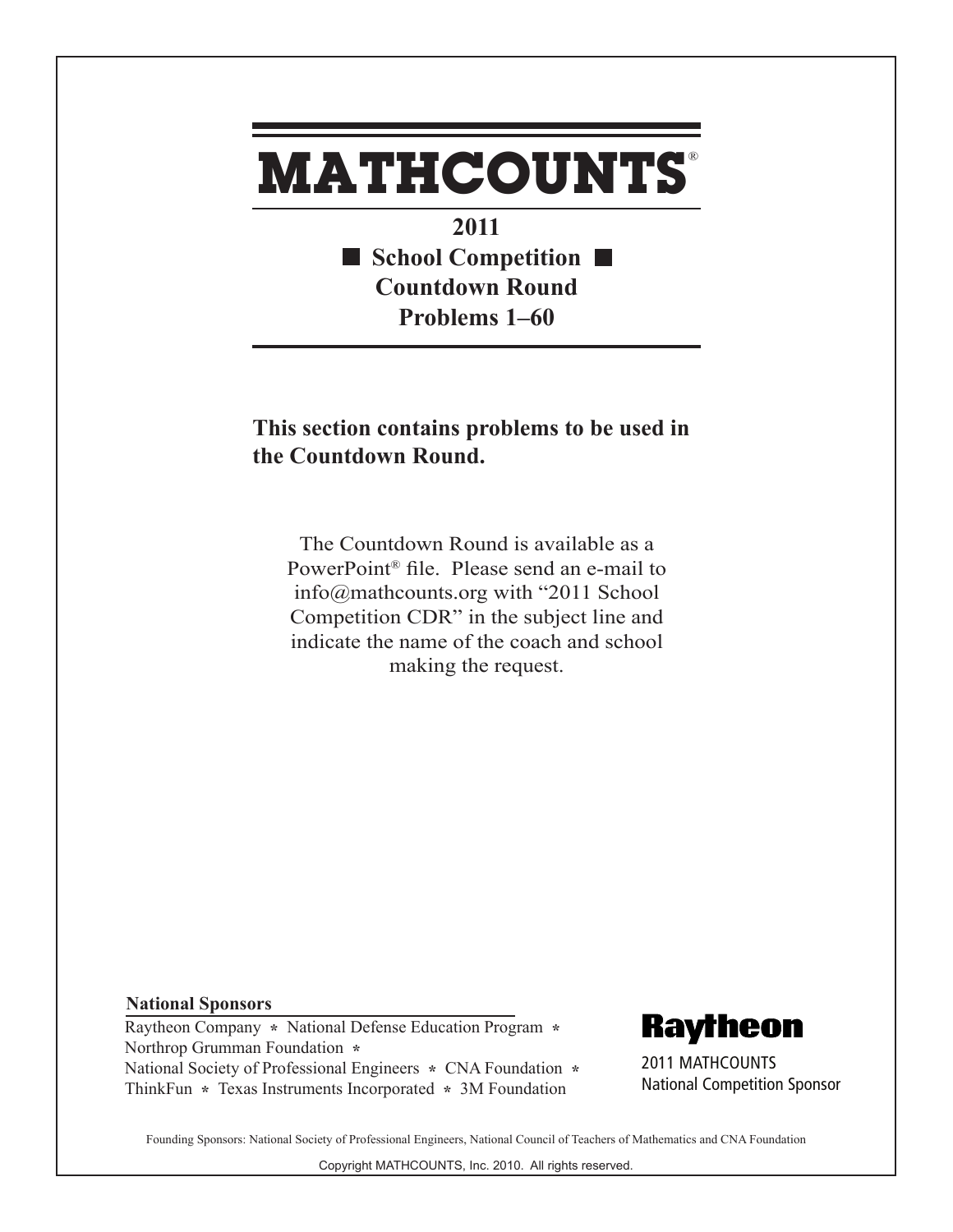| 1. Electronics-R-Us sells a popular brand of digital camera for \$500.<br>They buy this camera from their dealer for \$400. What is the<br>percent increase from the dealer's price to the Electronics-R-Us<br>price?                                                                             | (percent)<br>1.             |
|---------------------------------------------------------------------------------------------------------------------------------------------------------------------------------------------------------------------------------------------------------------------------------------------------|-----------------------------|
| 2. On a particular map the distance between Hypatia and Euclid is<br>7.6 cm. If 1 cm represents 35 km, how many kilometers is it from<br>Euclid to Hypatia?                                                                                                                                       | 2.<br>(km)                  |
| $\int_{S}$<br>3. Quadrilateral ABCD is a parallelogram. What is the<br>degree measure of angle A?                                                                                                                                                                                                 | 3 <sub>1</sub><br>(degrees) |
| What is the greatest common factor of 128, 144 and 480?<br>4.                                                                                                                                                                                                                                     | 4.                          |
| 5. One face of a particular cube has an area of 81 square units. What<br>is the volume of the cube, in cubic units?                                                                                                                                                                               | (cu units)<br>5.            |
| 6. A sequence is formed by adding 2 to the triple of the previous<br>term. If the first term is 1, how many even numbers less than<br>10,000 would be terms of the sequence?                                                                                                                      | (even<br>6.<br>numbers)     |
| 7. What are the coordinates of point A, if point A has positive<br>integer coordinates and is the same distance from $(2, 2)$ as<br>$(2, 2)$ is from the origin? Express your answer as an ordered pair.                                                                                          | $7.$ $($ ,                  |
| 8. The lengths of the sides of a triangle are 6 cm, 7 cm and 9 cm. In<br>a similar triangle whose perimeter is 110 cm, what is the length of<br>the longest side, in centimeters?                                                                                                                 | (cm)<br>8.                  |
| 9. What integer that is a multiple of 5 and 7, but not a multiple of 2<br>or 3, is closest in value to 160?                                                                                                                                                                                       | 9.                          |
| 10. In Silverville, the price of a piece of pure silver is directly<br>proportional to its weight. If a two-inch cube $(2 \times 2 \times 2)$ of pure<br>silver weighs 3.5 pounds and is worth \$480, how many dollars<br>would a five-inch cube $(5 \times 5 \times 5)$ be worth in Silverville? | $10.$ (dollars)             |
| Copyright MATHCOUNTS, Inc. 2010. All rights reserved. 2011 School Countdown Round                                                                                                                                                                                                                 |                             |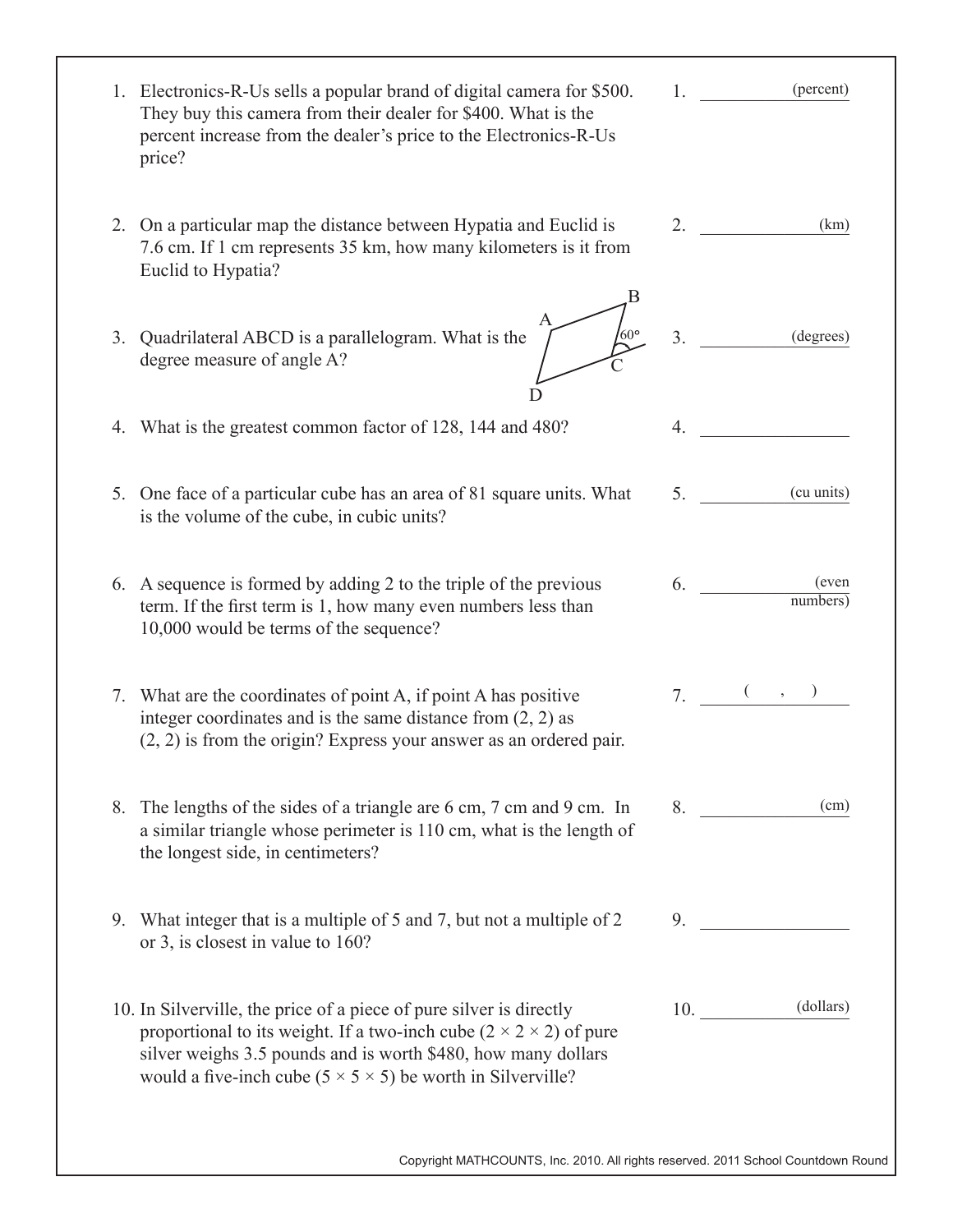| 11. A haunted house has 7 windows. In how many ways can Frankie<br>the Ghost enter the house by one window and leave by a different<br>window?                                                                                                                                     | $11.$ (ways)  |           |
|------------------------------------------------------------------------------------------------------------------------------------------------------------------------------------------------------------------------------------------------------------------------------------|---------------|-----------|
| 12. In a particular solution weighing 200 grams, 99% of its weight is<br>water. After awhile some water evaporates from the solution but no<br>other liquid loses volume. The remaining solution is now 98% water.<br>How many grams of water evaporated?                          | 12.           | (grams)   |
| 13. How many digits are in the product $(83)(512)$ when it is simplified to<br>an integer?                                                                                                                                                                                         | 13.           | (digits)  |
| 14. What is the value of the sum $1 - 2 + 3 - 4 + \dots -2010 + 2011$ ?                                                                                                                                                                                                            | 14.           |           |
| 15. Mei Su had 80 coins. She gave most of them to her friends in such a<br>way that each of her friends got at least one coin and no two of her<br>friends got the same number of coins. What is the largest number of<br>friends to whom Mei Su could have given coins?           | 15. (friends) |           |
| 16. The diagonal of a square is $13\sqrt{2}$ units. What is the perimeter of the<br>square, in units?                                                                                                                                                                              | 16.           | (units)   |
| 17. What is the largest integer in the solution set of $x^2 - 5x < 20$ ?                                                                                                                                                                                                           | 17.           |           |
| 18. At Luigi's Pizza Parlor, the ratio of pepperoni pizza slices sold to<br>cheese pizza slices sold is 4:5. In total 225 slices of either cheese or<br>pepperoni pizza were sold. How many pepperoni pizza slices were<br>sold?                                                   | 18.           | (slices)  |
| 19. Mr. Miller packs his suitcase for a long trip. He packs two different<br>pairs of pants, four different shirts and six ties. How many different<br>outfits can Mr. Miller make with those articles of clothing if an outfit<br>consists of a pair of pants, a shirt and a tie? | 19.           | (outfits) |
| 20. What is the length, in units, of the radius of a circle with an area of<br>$64\pi x^2$ square units? Express your answer in terms of x.                                                                                                                                        | 20.           | (units)   |
| Copyright MATHCOUNTS, Inc. 2010. All rights reserved. 2011 School Countdown Round                                                                                                                                                                                                  |               |           |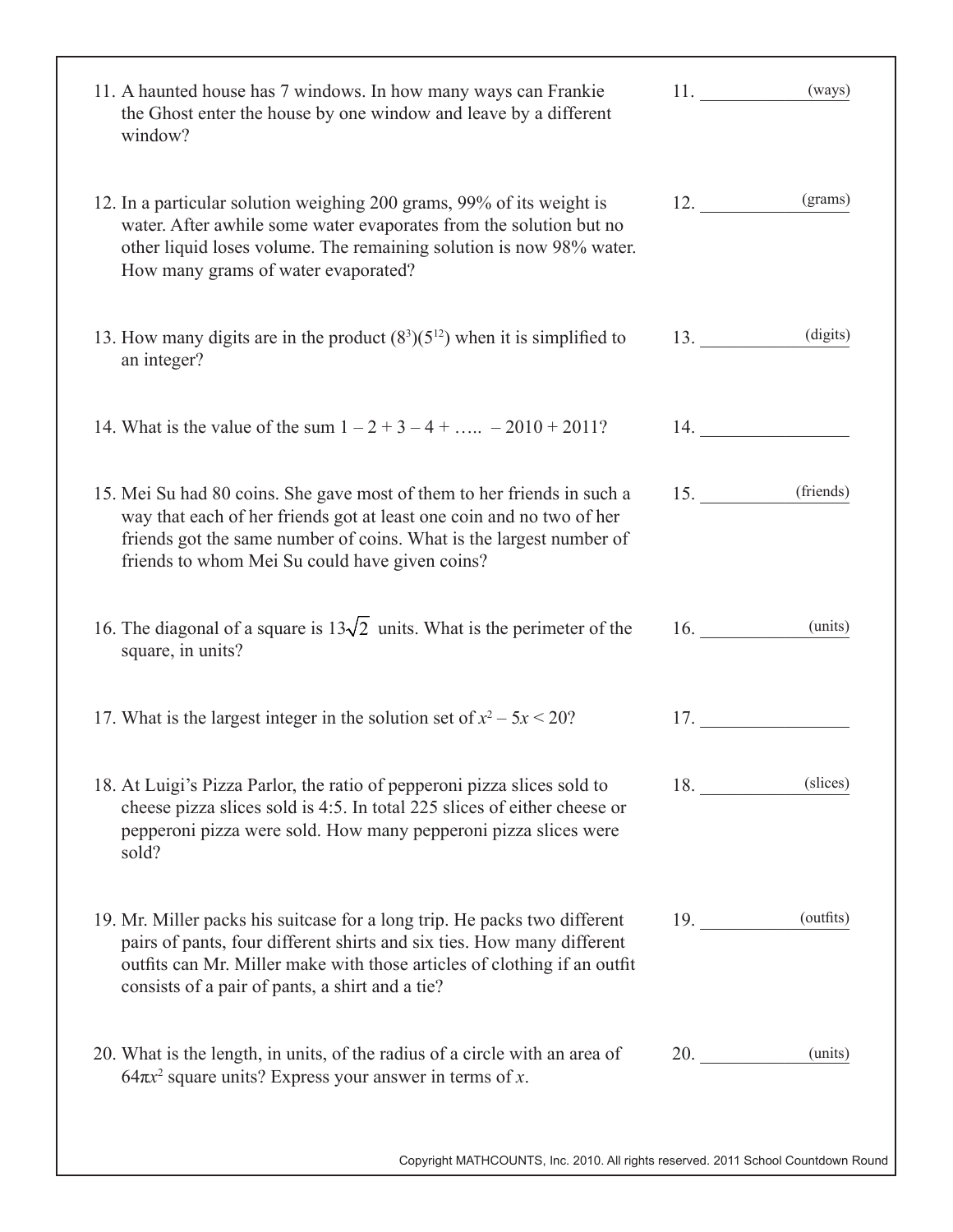| 21. In how many ways can you make exactly $40¢$ using quarters, dimes<br>and/or nickels?                                                                                      | (ways)<br>21.  |
|-------------------------------------------------------------------------------------------------------------------------------------------------------------------------------|----------------|
| 22. The value of the sum $\sqrt{10} + \sqrt{17}$ is between two consecutive<br>whole numbers on the number line. What is the product of the two<br>consecutive whole numbers? |                |
| 23. Dad used 30% of the $2\frac{1}{2}$ dozen eggs in the refrigerator. How many<br>eggs did he use?                                                                           | (eggs)<br>23.  |
| 24. If $f(x) = 2x + 1$ and $g(x) = -3$ , what is the value of $f(g(x))$ ?                                                                                                     | 24.            |
| 25. The sum of three consecutive odd integers is 249. What is the<br>largest of those three integers?                                                                         | 25.            |
| 26. Jorge's five cousins are 7, 11, 13, 8 and 6 years of age. What is the<br>positive difference between the mean and the median of their ages,<br>in years?                  | 26.<br>(years) |
| 27. It takes a painter 8 hours to paint 2 rooms. At this rate, how many<br>hours will it take 3 painters to paint 3 rooms?                                                    | 27.<br>(hours) |
| 28. Jonathan was born on Monday at 3:15 pm. How many hours old<br>was he at 8:00 am the next day? Express your answer as a mixed<br>number.                                   | (hours)<br>28. |
| 29. What value of x satisfies the equation $\frac{1}{\frac{1}{x} + \frac{1}{2}} = 3$ ?                                                                                        | 29.            |
| 30. A right, rectangular prism has dimensions $2z$ -by-z-by-z units. If the<br>surface area of the prism is 90 square units, what is the value of $z$ ?                       | 30.            |
| 31. What is the largest possible product of two even integers whose sum<br>is 58?                                                                                             |                |

Copyright MATHCOUNTS, Inc. 2010. All rights reserved. 2011 School Countdown Round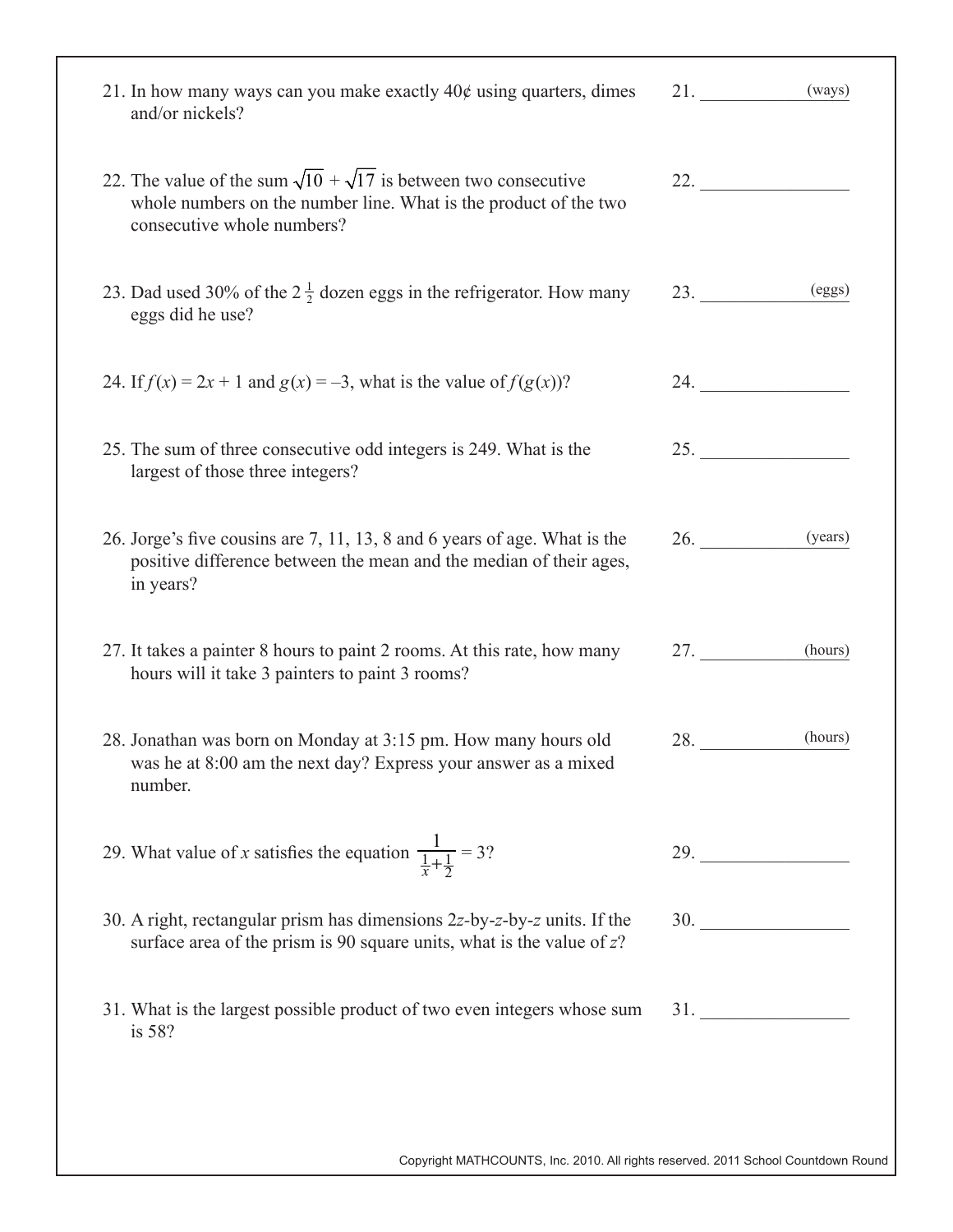| 32. The degree measures of the angles of a trapezoid and a                                                                                                                                                                         | 32.        | (degrees)        |
|------------------------------------------------------------------------------------------------------------------------------------------------------------------------------------------------------------------------------------|------------|------------------|
| quadrilateral are represented<br>by $a, b, c, d, e$ and $f$ , as<br>shown in the figures. What<br>is the average of a, b, c, d, e<br>and $f$ , in degrees?                                                                         |            |                  |
| 33. An item that was originally priced at \$20 is now on sale for 30%<br>off. If the sales tax rate is 7.5%, what is the total price Brianna will<br>pay when purchasing this item?                                                | 33.        | (dollars)        |
| 34. If $f(x) = 2x - 4$ and $g(x) = 15 - 3x$ , what is $f(-1) \times g(-3)$ ?                                                                                                                                                       |            | 34.              |
| 35. If $3x + 4 = 16$ , what is the value of $x^2 + 3x + 2$ ?                                                                                                                                                                       | <b>35.</b> |                  |
| 36. The mean of a set of integers is $-1$ . The sum of the integers is $-4$ .<br>How many integers are in the set?                                                                                                                 |            | $36.$ (integers) |
| 37. What is the sum of the greatest common factor and least common<br>multiple of 48 and 72?                                                                                                                                       |            | 37.              |
| 38. A rhombus has diagonals measuring 2 cm and<br>5 cm. What is its area, in square centimeters?                                                                                                                                   | 38.        | (sq cm)          |
| 39. What is the value of $ 23 - 17  +  17 - 23 $ ?                                                                                                                                                                                 |            | 39.              |
| 40. If 80% of a number N is 256, what is 30% of N?                                                                                                                                                                                 |            | 40.              |
| 41. In Mr. Davidson's 8th grade class, there are 7 more male students<br>than female students. If $\frac{2}{3}$ of the students are male, how many<br>students are in the class?                                                   |            | 41. (students)   |
| 42. Let A be the surface area of a 16 units by 1 unit by 1 unit right,<br>rectangular prism, and let B be the surface area of an 8 units by<br>2 units by 1 unit right, rectangular prism. What is $ A - B $ , in square<br>units? | 42.        | (sq units)       |
| Copyright MATHCOUNTS, Inc. 2010. All rights reserved. 2011 School Countdown Round                                                                                                                                                  |            |                  |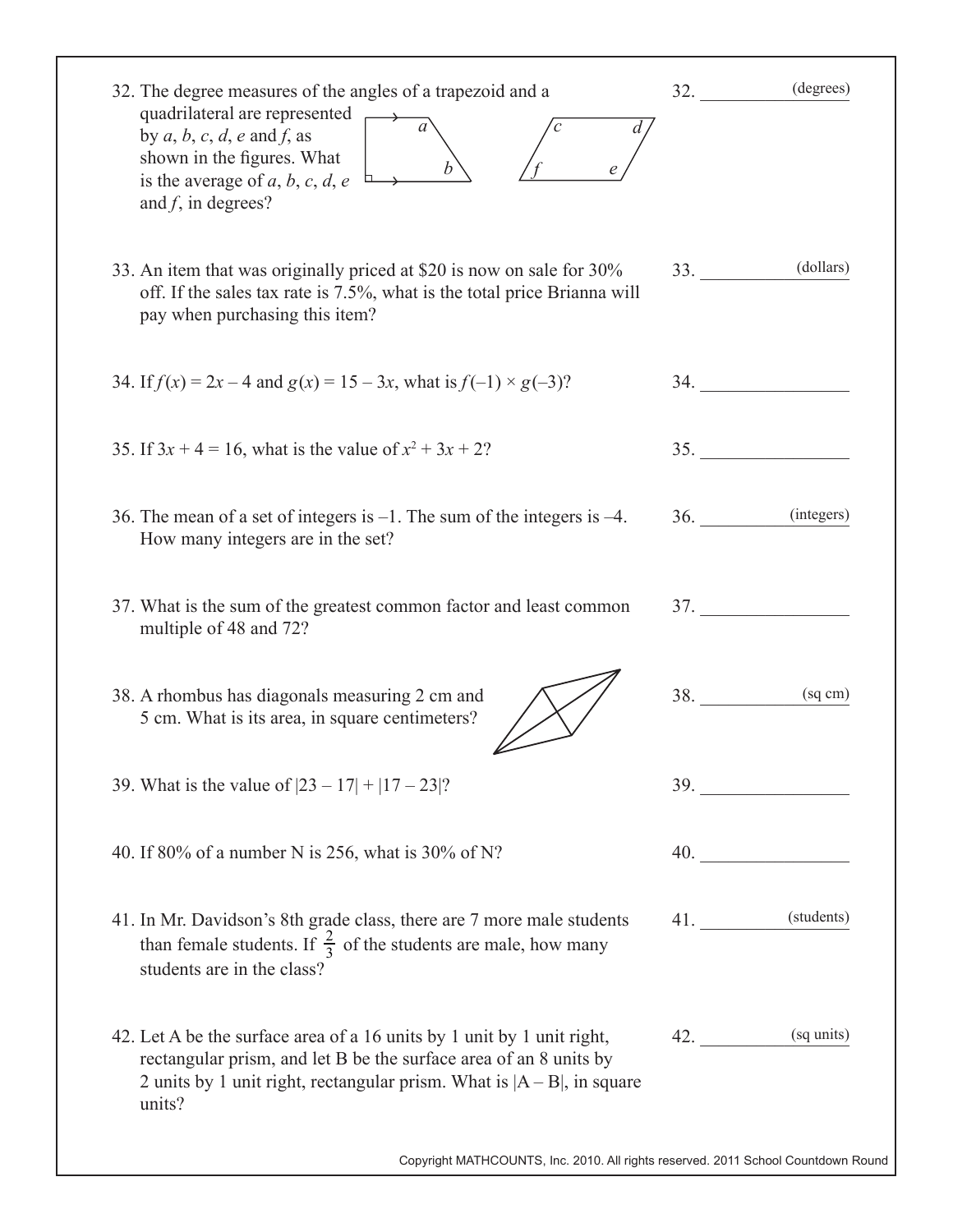| 43. If $a \# b = a^b - b^a$ , what is the value of 3 # 5?                                                                                                                                                                                                                                                                                                                  |     | 43.                               |
|----------------------------------------------------------------------------------------------------------------------------------------------------------------------------------------------------------------------------------------------------------------------------------------------------------------------------------------------------------------------------|-----|-----------------------------------|
| 44. Each of the ten letters in the word "statistics" is written on a<br>card and placed in a box. If Edwin will choose a card without<br>looking, what is the probability that he will choose a card with<br>a vowel? Express your answer as a common fraction.                                                                                                            |     | 44.                               |
| 45. If $4^x + 4^x + 4^x + 4^x = 2^8$ , what is the value of x?                                                                                                                                                                                                                                                                                                             |     |                                   |
| 46. What is the remainder when 1,357,246 is divided by 9?                                                                                                                                                                                                                                                                                                                  |     | 46.                               |
| 47. How many lines of symmetry does an isosceles right triangle<br>have?                                                                                                                                                                                                                                                                                                   | 47. | (lines)                           |
| 48. What is the sum of the values of $x$ that satisfy the equation<br>$x^2 - 5x + 5 = 9$ ?                                                                                                                                                                                                                                                                                 |     | 48.                               |
| 49. What is the value of $(2^3 + 2^4) - 3(2^3)$ ?                                                                                                                                                                                                                                                                                                                          |     | 49.                               |
| 50. Pencils are 50 $\phi$ a package and notebooks are 35 $\phi$ each. Tina<br>must buy at least one package of pencils and one notebook. If<br>she spends the same amount of money on pencils as she does<br>on notebooks, what is the least total amount, in dollars, she<br>will have to spend (not including tax)? Note: The packages of<br>pencils can not be divided. | 50. | (dollars)                         |
| 51. What is the maximum area, in square units, of a rectangle<br>whose perimeter is 28 units?                                                                                                                                                                                                                                                                              | 51. | (sq units)                        |
| 52. How many diagonals, including all space diagonals and face<br>diagonals, does a rectangular prism have?                                                                                                                                                                                                                                                                |     | 52. (diagonals)                   |
| 53. What is one-fourth of the reciprocal of the fraction $\frac{75}{15}$ ?<br>Express your answer as a common fraction.                                                                                                                                                                                                                                                    |     | $53.$ $\overline{\qquad \qquad }$ |
|                                                                                                                                                                                                                                                                                                                                                                            |     |                                   |

Copyright MATHCOUNTS, Inc. 2010. All rights reserved. 2011 School Countdown Round